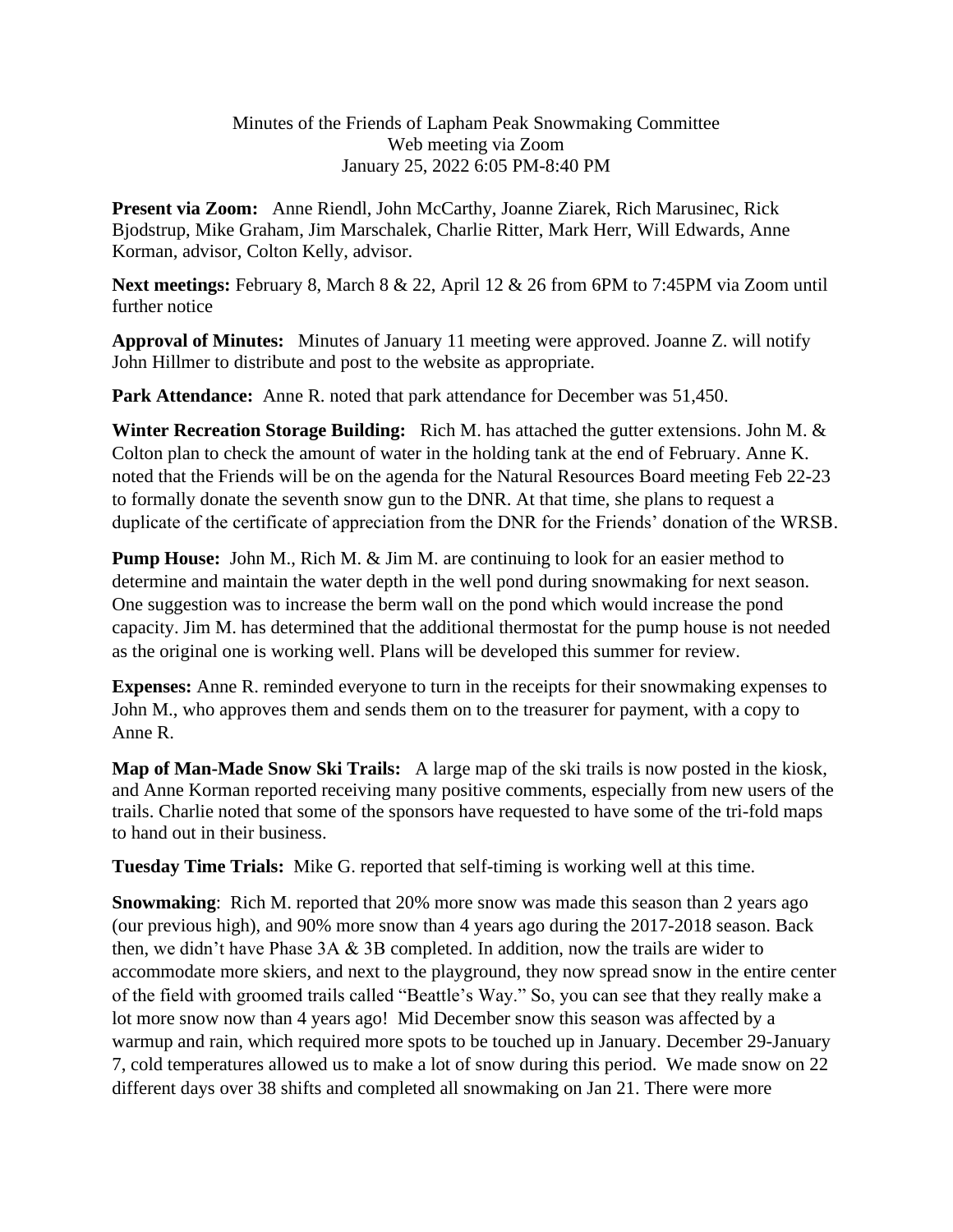frozen/leaking hydrant issues than normal which will be reviewed this summer as well as issues with a few older style pedestals. Volunteers provided 536 hours this season to make snow. The DNR provided 104 snowmaking hours so far and covered all the 3AM to 7AM shifts, and many of the afternoon touch-up sessions (special thanks to Jay on the early morning shifts). The number of volunteer coordinators for snowmaking has increased from 6 to 9, and it takes approximately 80 hours of experience for a shift coordinator to obtain solid experience. The number of active volunteer snowmakers has increased from 23 to 39 over the past 3 years.

Beattle and Mark Janis have been conducting all the spreading, grooming and maintenance/prep on the Pisten Bully and have logged 154 machine operating hours so far. PB 100 training for Andrew Straka has started and is going well. Special Thanks to Beattle and Mark for all the early morning PB100 grooming activity to date! Beattle and Mark coordinate all grooming responsibilities with Colton. Colton coordinates DNR grooming using the Ginzu groomer on nights that the PB100 is not used.

Rich also announced that he will not be the Season Coordinator next year and recommended having 2 or 3 season coordinators to handle all of the work, and also to consider paying one or two coordinators to do the job. The Season Coordinator role has become quite time consuming and has a lot of areas of responsibility and time demands. After 3 years he will step back from the season coordinator role but feels we have a lot of well-trained shift coordinators in place. He will continue to help with preparations for next season, maintaining snow guns and pedestals, and plans to be a shift coordinator when not traveling. Rich will provide training and support to the new Season Coordinator(s) when available.

The committee expressed their thanks for all his hard work and the preparations Rich has made to pass on information to the next Season Coordinator(s). Jim M. is considering taking on more responsibilities and will help to be a part of the 3 Season Coordinators who will share the work load. Will Edwards volunteered to help with finding the Season Coordinators for next year. A small group will meet in the next months.

**New RLUA from WI DNR:** Discussion on this topic has been deferred to spring.

**Publicity/Fund Raising:** Charlie R. asked if Lapham Peak could be added to the Travel Wisconsin snow report. Colton received a request from them looking for a contact to post skiing reports, and John M. was suggested as a contact for the Lapham Peak Friends. Jim M. reported that John Hillmer has added a link from the ski trail conditions page to make donations. He also suggested that it might be helpful if we could find a volunteer to post weekly on Face Book with a link to donate. Charlie R. reported that Channel 4 filmed a recent piece at Lapham and will be back on February 11 to film the morning weather forecast from 4AM-7AM. They would like to have some skiers in the background from 6-7AM after seeing the Pisten Bully in action. They are interested in filming segments with Olympic themes. Anne R. reported that a donor had submitted a \$1000 check to be used toward the new lodge or snowmaking, whatever would be most helpful. After discussion, the group agreed to donate the full amount toward the new lodge. Anne R. then shared the DNR information showing park attendance from December of 2020 to November of 2021 was 628,643, but did not have the revenue amount collected at the entrance.